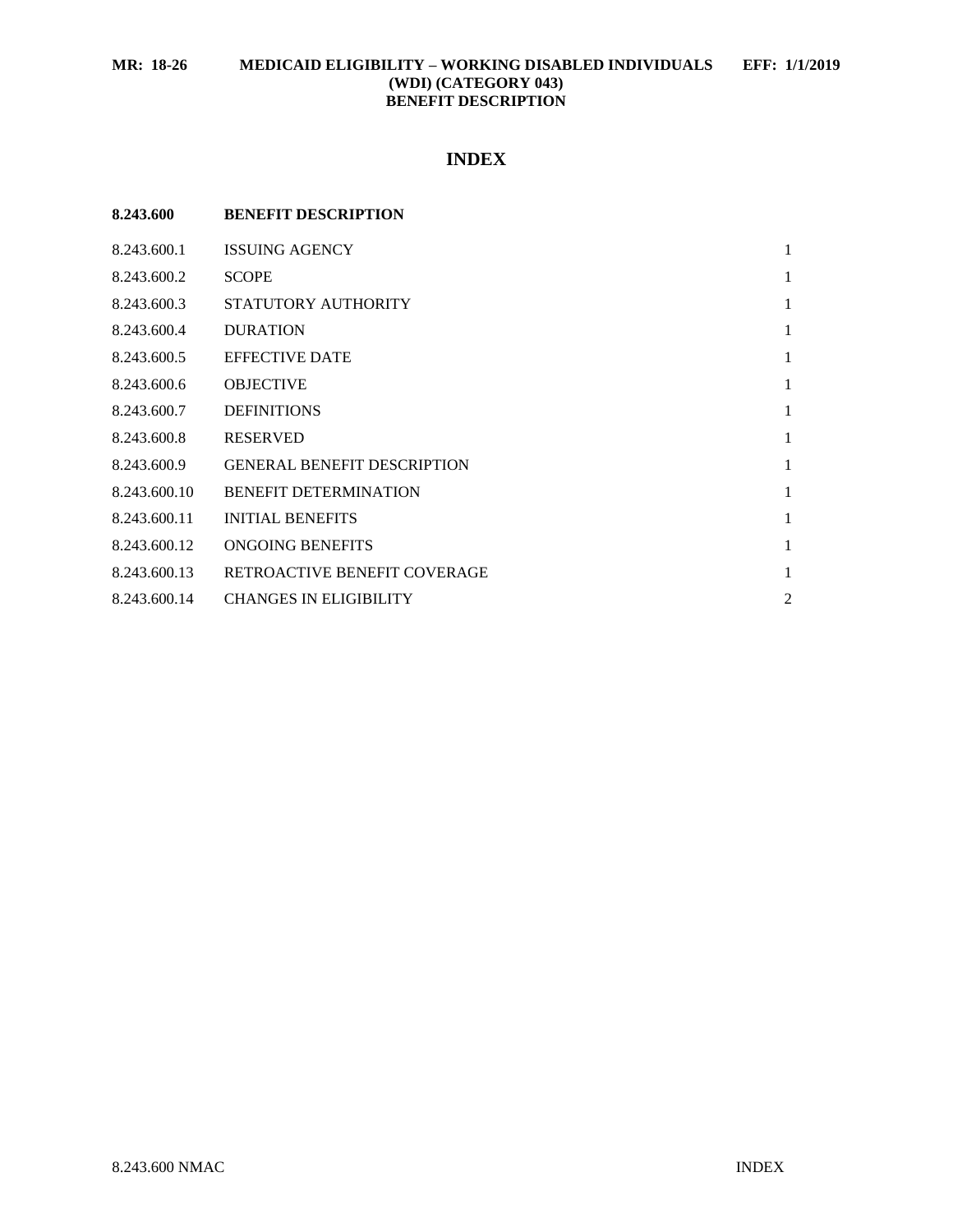#### **MR: 18-26 MEDICAID ELIGIBILITY – WORKING DISABLED INDIVIDUALS EFF: 1/1/2019 (WDI) (CATEGORY 043) BENEFIT DESCRIPTION**

**TITLE 8 SOCIAL SERVICES**

#### **CHAPTER 243 MEDICAID ELIGIBILITY - WORKING DISABLED INDIVIDUALS (WDI) (CATEGORY 043) PART 600 BENEFIT DESCRIPTION**

<span id="page-1-0"></span>**8.243.600.1 ISSUING AGENCY:** Human Services Department (HSD). [8.243.600.1 NMAC - Rp, 8.243.600.1 NMAC, 1/1/2019]

<span id="page-1-1"></span>**8.243.600.2 SCOPE:** This rule applies to the general public. [8.243.600.2 NMAC - Rp, 8.243.600.2 NMAC, 1/1/2019]

<span id="page-1-2"></span>**8.243.600.3 STATUTORY AUTHORITY:** The New Mexico medicaid program and other health care programs are administered pursuant to regulations promulgated by the federal department of health and human services under Title XIX of the Social Security Act as amended or by state statute. See Section 27-1-12 *et seq*., NMSA 1978.

[8.243.600.3 NMAC - Rp, 8.243.600.3 NMAC, 1/1/2019]

<span id="page-1-3"></span>**8.243.600.4 DURATION:** Permanent.

[8.243.600.4 NMAC - Rp, 8.243.600.4 NMAC, 1/1/2019]

<span id="page-1-4"></span>**8.243.600.5 EFFECTIVE DATE:** January 1, 2019, or upon a later approval date by the federal centers for medicare and medicaid services (CMS), unless a later date is cited at the end of the section. [8.243.600.5 NMAC - Rp, 8.243.600.5 NMAC, 1/1/2019]

<span id="page-1-5"></span>**8.243.600.6 OBJECTIVE:** The objective of these rules is to provide eligibility policy and procedures for the medical assistance programs. [8.243.600.6 NMAC - Rp, 8.243.600.6 NMAC, 1/1/2019]

# <span id="page-1-6"></span>**8.243.600.7 DEFINITIONS:** [**RESERVED**]

<span id="page-1-7"></span>**8.243.600.8 [RESERVED]**

[8.243.600.8 NMAC - Rp, 8.243.600.8 NMAC, 1/1/2019]

<span id="page-1-8"></span>**8.243.600.9 GENERAL BENEFIT DESCRIPTION:** An individual who meets a medical assistance programs (MAP) category of eligibility for the working disabled individual program (WDI) is eligible to receive full state plan benefits.

[8.243.600.9 NMAC - Rp, 8.243.600.9 NMAC, 1/1/2019]

<span id="page-1-9"></span>**8.243.600.10 BENEFIT DETERMINATION:** Completed applications must be acted upon and notice of approval, denial, or delay sent out within 60 days of the date of application. Individuals will have time limits explained, and be informed of the date by which the application should be processed. [8.243.600.10 NMAC - Rp, 8.243.600.10 NMAC, 1/1/2019]

<span id="page-1-10"></span>**8.243.600.11 INITIAL BENEFITS:** Eligibility begins the month of approval. When an eligibility determination is made, notice of the approval or denial is sent to the individual. If the application is denied, this notice includes the individual's right to request a hearing. [8.243.600.11 NMAC - Rp, 8.243.600.11 NMAC, 1/1/2019]

<span id="page-1-11"></span>**8.243.600.12 ONGOING BENEFITS:** A re-determination of MAP eligibility is made every 12 months or at such time the MAP eligible recipient begins receiving medicare benefits. [8.243.600.12 NMAC - Rp, 8.243.600.12 NMAC, 1/1/2019]

<span id="page-1-12"></span>**8.243.600.13 RETROACTIVE BENEFIT COVERAGE:** Retroactive medicaid coverage is provided in accordance with 8.200.400.14 NMAC. [8.243.600.13 NMAC - Rp, 8.243.600.13 NMAC, 1/1/2019]